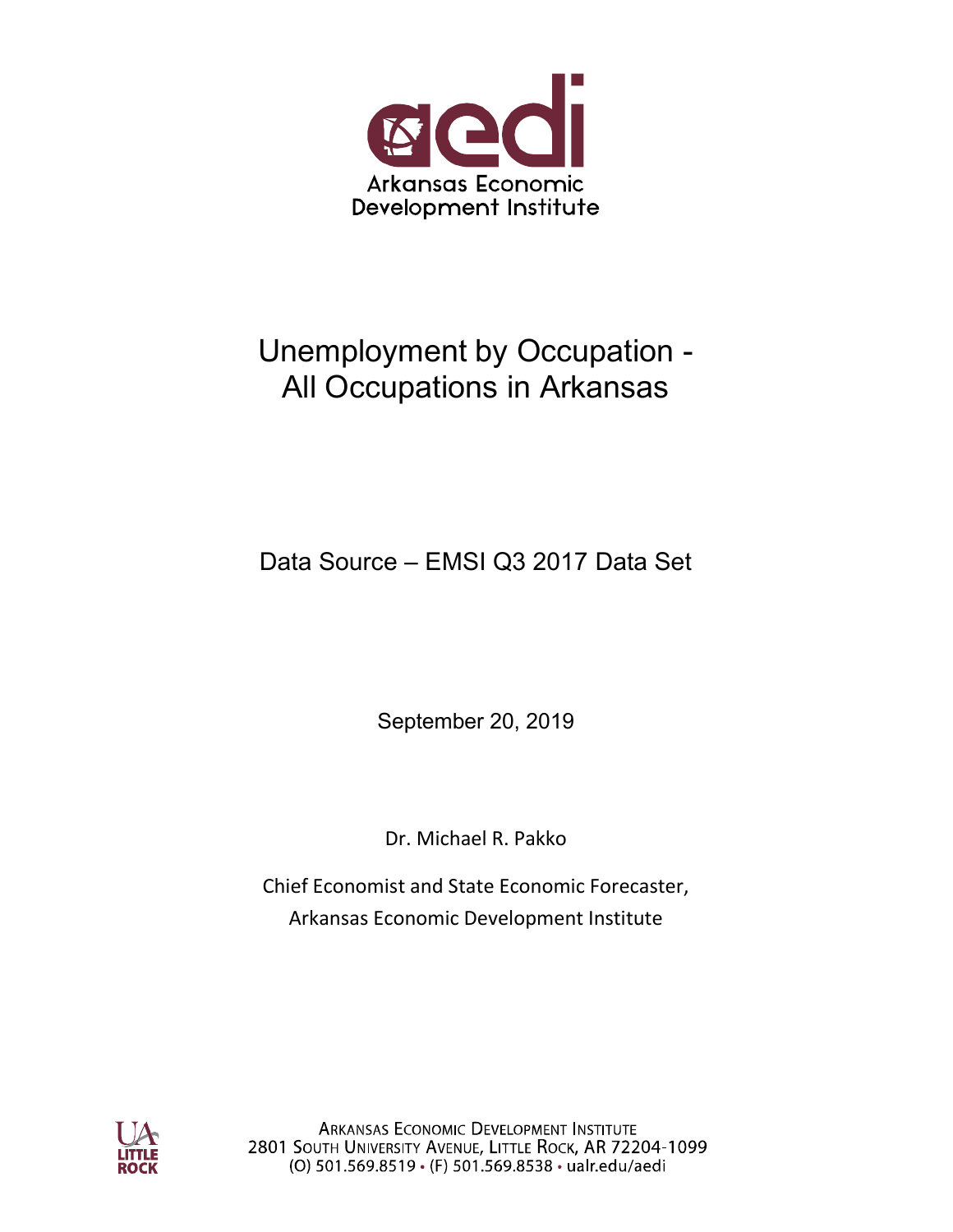## 50,796

**Total Unemployment (1/2017)**



| SOC.           | Occupation                                           | Unemployed<br>(1/2017) | % of Regional<br>Unemployment | % of National<br><b>Unemployment</b> |
|----------------|------------------------------------------------------|------------------------|-------------------------------|--------------------------------------|
| $11 -$<br>0000 | Management Occupations                               | 2.145                  | 4%                            | 5%                                   |
| $13-$<br>0000  | <b>Business and Financial Operations Occupations</b> | 869                    | 2%                            | 3%                                   |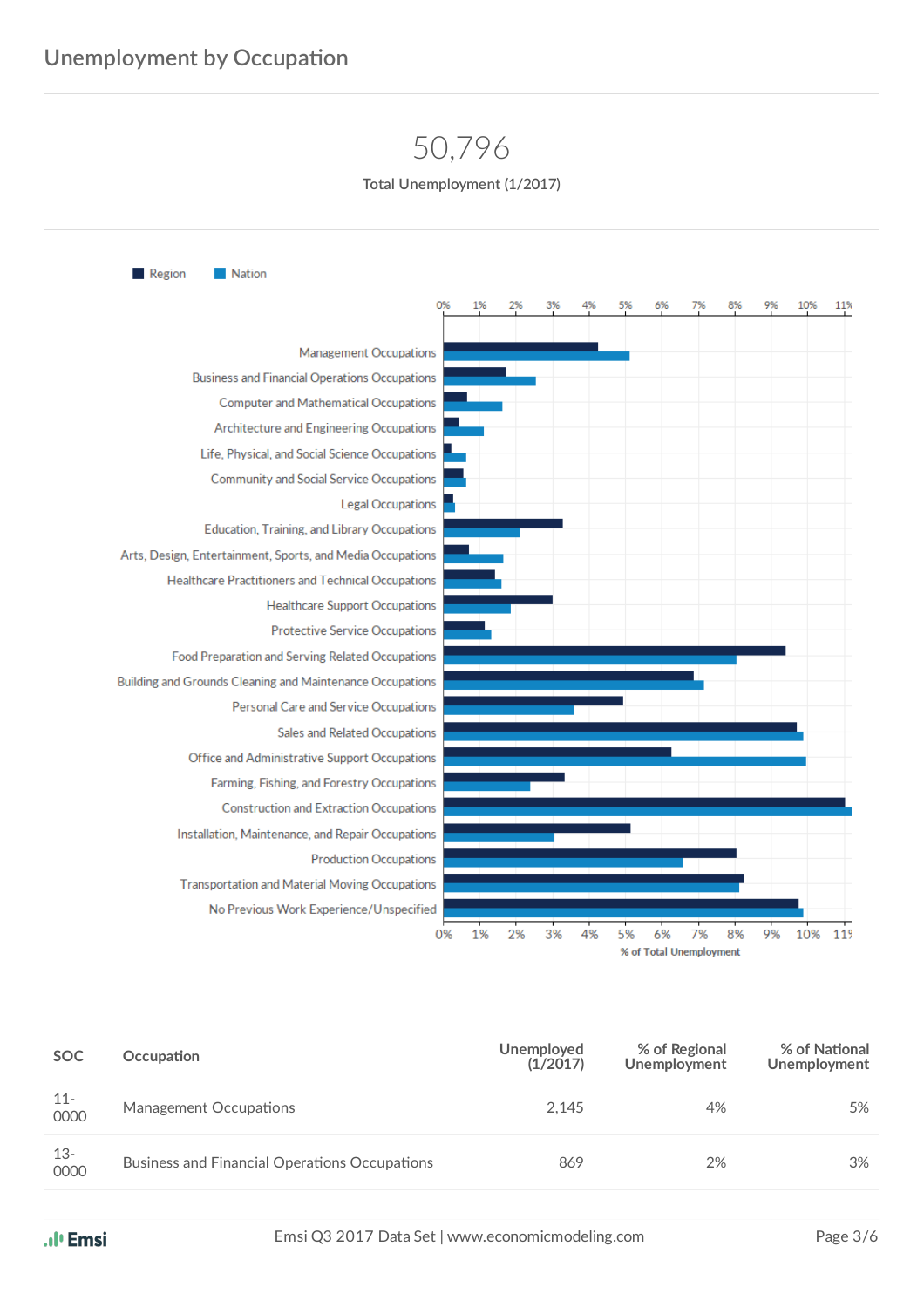| <b>SOC</b>     | Occupation                                                    | Unemployed<br>(1/2017) | % of Regional<br><b>Unemployment</b> | % of National<br>Unemployment |
|----------------|---------------------------------------------------------------|------------------------|--------------------------------------|-------------------------------|
| $15 -$<br>0000 | <b>Computer and Mathematical Occupations</b>                  | 327                    | 1%                                   | 2%                            |
| $17 -$<br>0000 | Architecture and Engineering Occupations                      | 214                    | 0%                                   | 1%                            |
| $19 -$<br>0000 | Life, Physical, and Social Science Occupations                | 108                    | 0%                                   | 1%                            |
| $21 -$<br>0000 | Community and Social Service Occupations                      | 272                    | 1%                                   | 1%                            |
| $23 -$<br>0000 | Legal Occupations                                             | 124                    | 0%                                   | 0%                            |
| $25 -$<br>0000 | Education, Training, and Library Occupations                  | 1,653                  | 3%                                   | 2%                            |
| $27 -$<br>0000 | Arts, Design, Entertainment, Sports, and Media<br>Occupations | 346                    | 1%                                   | 2%                            |
| $29 -$<br>0000 | Healthcare Practitioners and Technical Occupations            | 717                    | 1%                                   | 2%                            |
| $31 -$<br>0000 | <b>Healthcare Support Occupations</b>                         | 1,512                  | 3%                                   | 2%                            |
| $33 -$<br>0000 | <b>Protective Service Occupations</b>                         | 564                    | 1%                                   | 1%                            |
| $35 -$<br>0000 | Food Preparation and Serving Related Occupations              | 4,769                  | 9%                                   | 8%                            |
| $37 -$<br>0000 | Building and Grounds Cleaning and Maintenance<br>Occupations  | 3,482                  | 7%                                   | 7%                            |
| $39 -$<br>0000 | Personal Care and Service Occupations                         | 2,502                  | 5%                                   | 4%                            |
| $41 -$<br>0000 | Sales and Related Occupations                                 | 4,925                  | 10%                                  | 10%                           |
| 43-<br>0000    | Office and Administrative Support Occupations                 | 3,171                  | 6%                                   | 10%                           |
| $45 -$<br>0000 | Farming, Fishing, and Forestry Occupations                    | 1,684                  | 3%                                   | 2%                            |
| $47 -$<br>0000 | <b>Construction and Extraction Occupations</b>                | 5,591                  | 11%                                  | 11%                           |
| 49-<br>0000    | Installation, Maintenance, and Repair Occupations             | 2,607                  | 5%                                   | 3%                            |
| $51 -$<br>0000 | <b>Production Occupations</b>                                 | 4,082                  | 8%                                   | 7%                            |
| $53-$<br>0000  | Transportation and Material Moving Occupations                | 4,184                  | 8%                                   | 8%                            |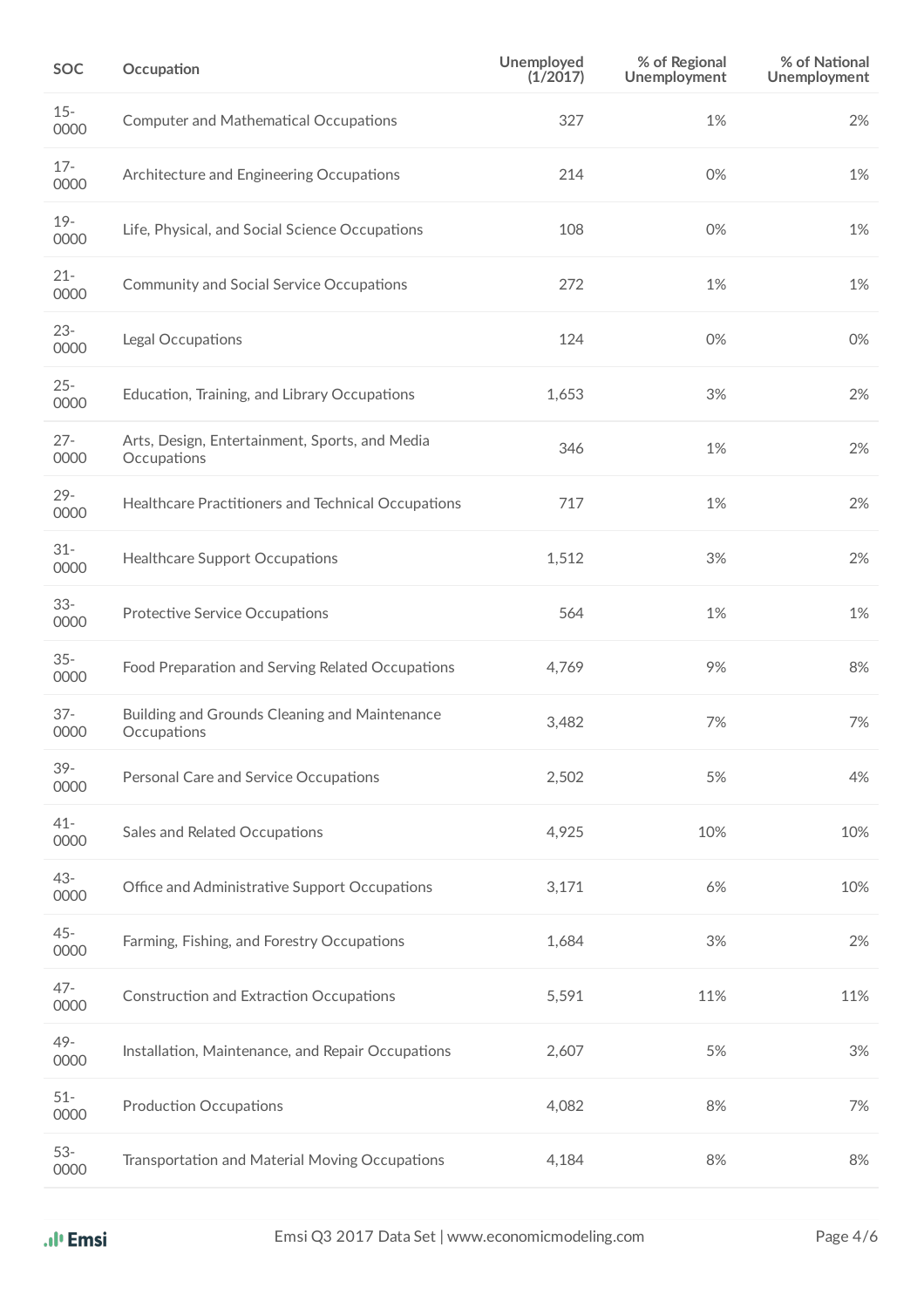| <b>SOC</b>     | Occupation                              | Unemployed<br>(1/2017) | % of Regional<br>Unemployment | % of National<br>Unemployment |
|----------------|-----------------------------------------|------------------------|-------------------------------|-------------------------------|
| $99 -$<br>0000 | No Previous Work Experience/Unspecified | 4.948                  | 10%                           | 10%                           |